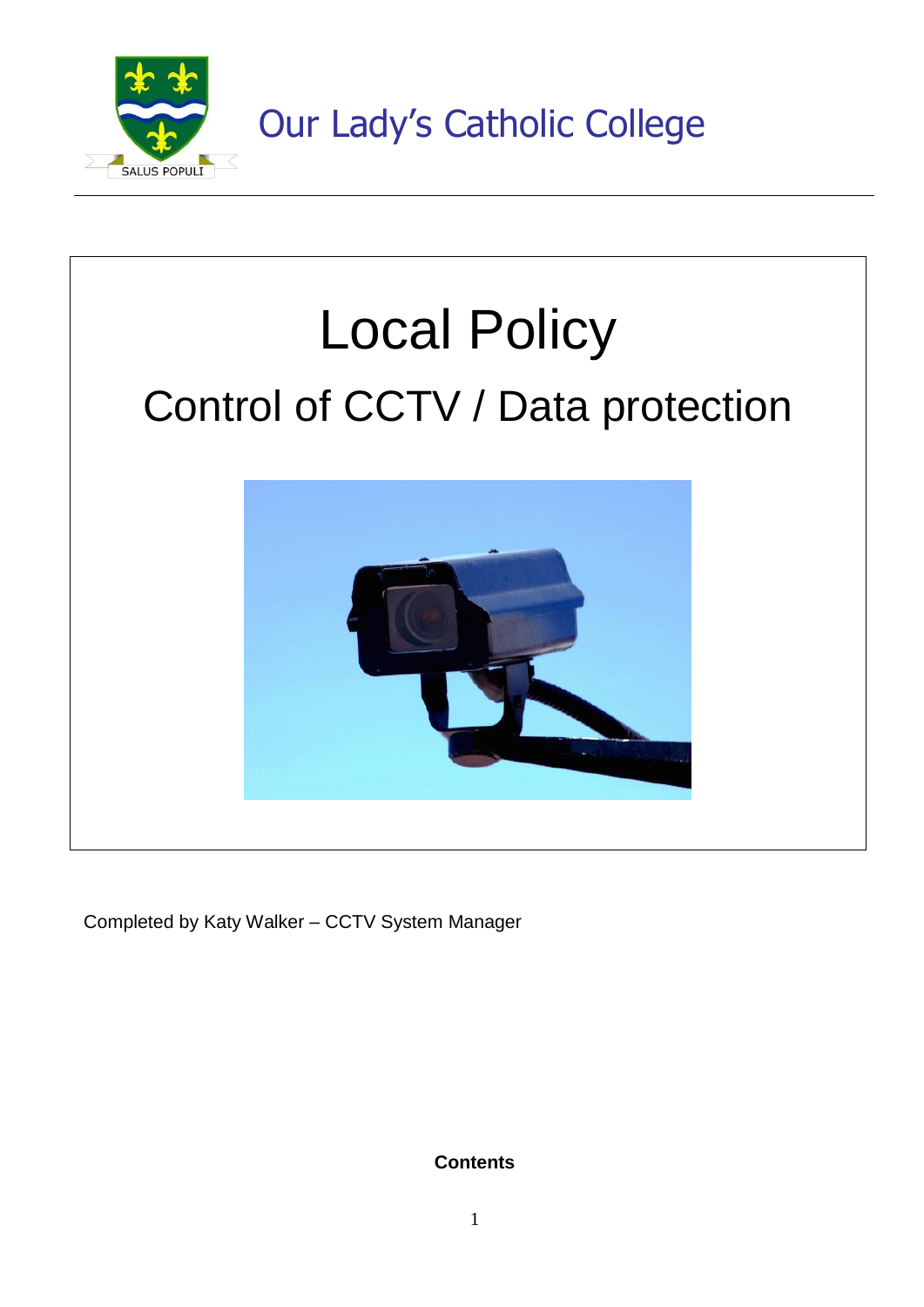

- 1. Purpose
- 2. Impact assessment
- 3. The Human Rights Act
- 4. Overview of CCTV within OLCC
- 5. Register of CCTV cameras including location and type
- 6. Administration
- 7. Signage
- 8. Security of and access to the CCTV room
- 9. Control of static CCTV cameras
- 10.Control of Tilt, Pan and Zoom CCTV cameras
- 11.Accessing the CCTV control panel
- 12.Control of playback of stored data
- 13.Disclosure
- 14.Subject access requests
- 15.Freedom of information requests
- 16.Other responsibilities
- 17.Authority to transfer data from hard drive to CD / DVD
- 18.Register of data transfer
- 19.Control of copied data
- 20.Control of Data in the possession of a member of staff
- 21.Control of data in the possession of a third party
- 22.Storage of data
- 23.Destruction of data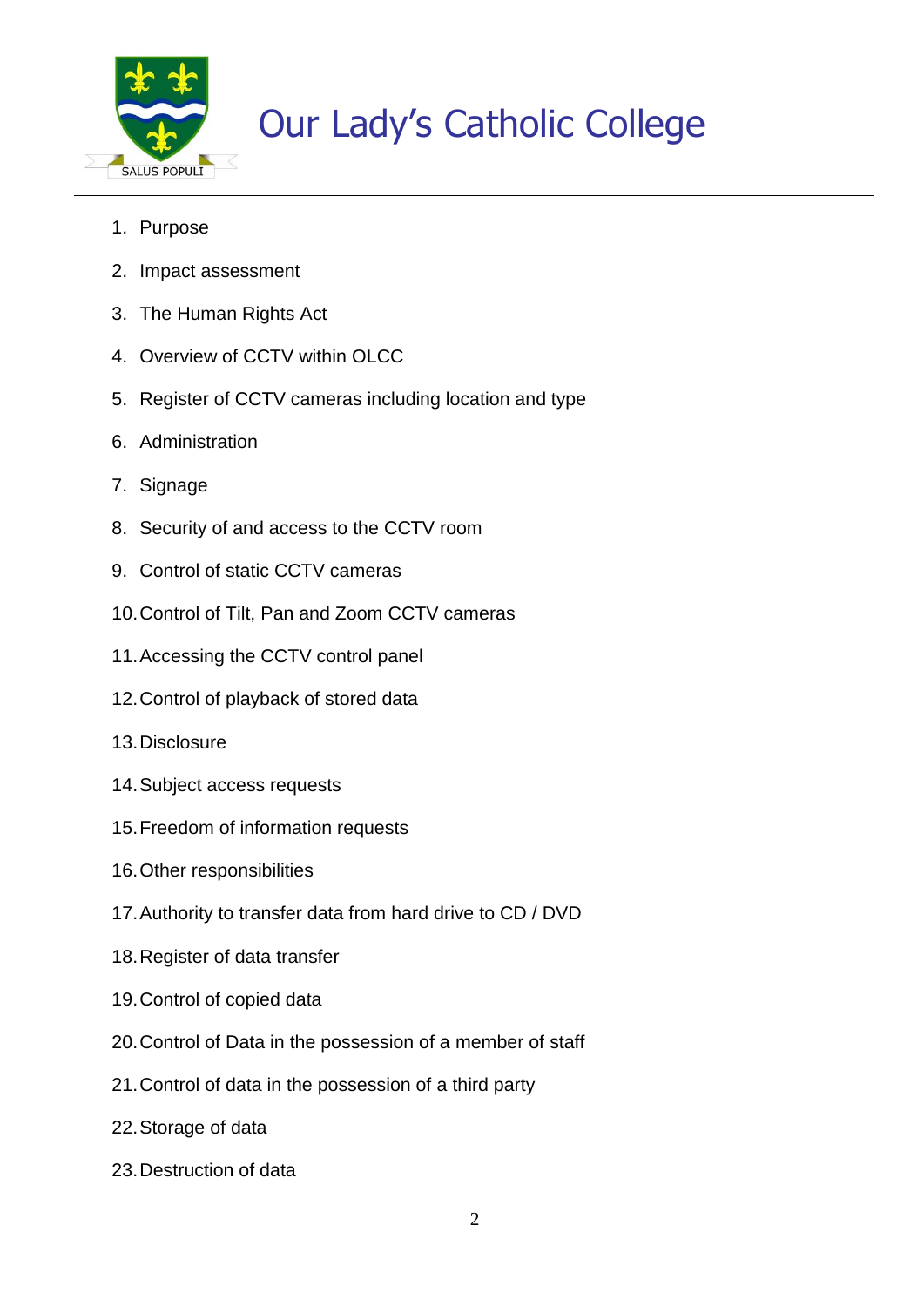

## 24.Audit process

## **1 - Purpose**

The purpose of this policy is to ensure that the college is complying with the Regulation of Investigatory Powers Act 2000 (RIPA) and the Data Protection Act 1998.

This policy has been created to ensure compliance with the Information commissioner's office CCTV code of practice 2008. Compliance with the code of practice helps to ensure that good practice standards are adopted by those who operate CCTV. If OLCC follows the code's provisions this not only helps OLCC remain within the law but fosters public confidence by demonstrating that OLCC takes its responsibilities seriously.

Most CCTV is directed at viewing and/or recording the activities of individuals. This means that most uses of CCTV by organisations or businesses will be covered by the Data Protection Act (DPA) and the provisions of this code, regardless of the size of the system. The DPA applies to images captured by CCTV. The code does not cover the use of dummy or non-operational cameras. To aid OLCC achieve compliance with the code an impact assessment has been completed using a range of questions taken directly from the code.

#### **2 – Impact assessment**

To ensure that OLCC is complying with the code of practice a separate impact assessment has been completed and is available from the school manager on request.

#### **Question 1**

What organisation will be using the CCTV images? Who will take legal responsibility under the Data Protection Act (DPA)?

#### **Answer**

Our Lady's Catholic College is a Catholic Voluntary Aided school in the diocese of Lancaster. The school is local authority maintained under the umbrella of Lancashire County Council. The school budget and admission criteria are set by the board of governors. CCTV images will be used within the school as part of a wider strategy to minimise the risk to students, staff and property. The board of Governors will take legal responsibility for the protection of school data under the data protection act.

#### **Question 2**

What is the organisation's purpose for using CCTV? What are the problems it is meant to address?

#### **Answer**

The purpose of using CCTV within OLCC is to ensure the following risks are minimised:

 Bullying and/or physical abuse or any other 'harm' to any member of our school community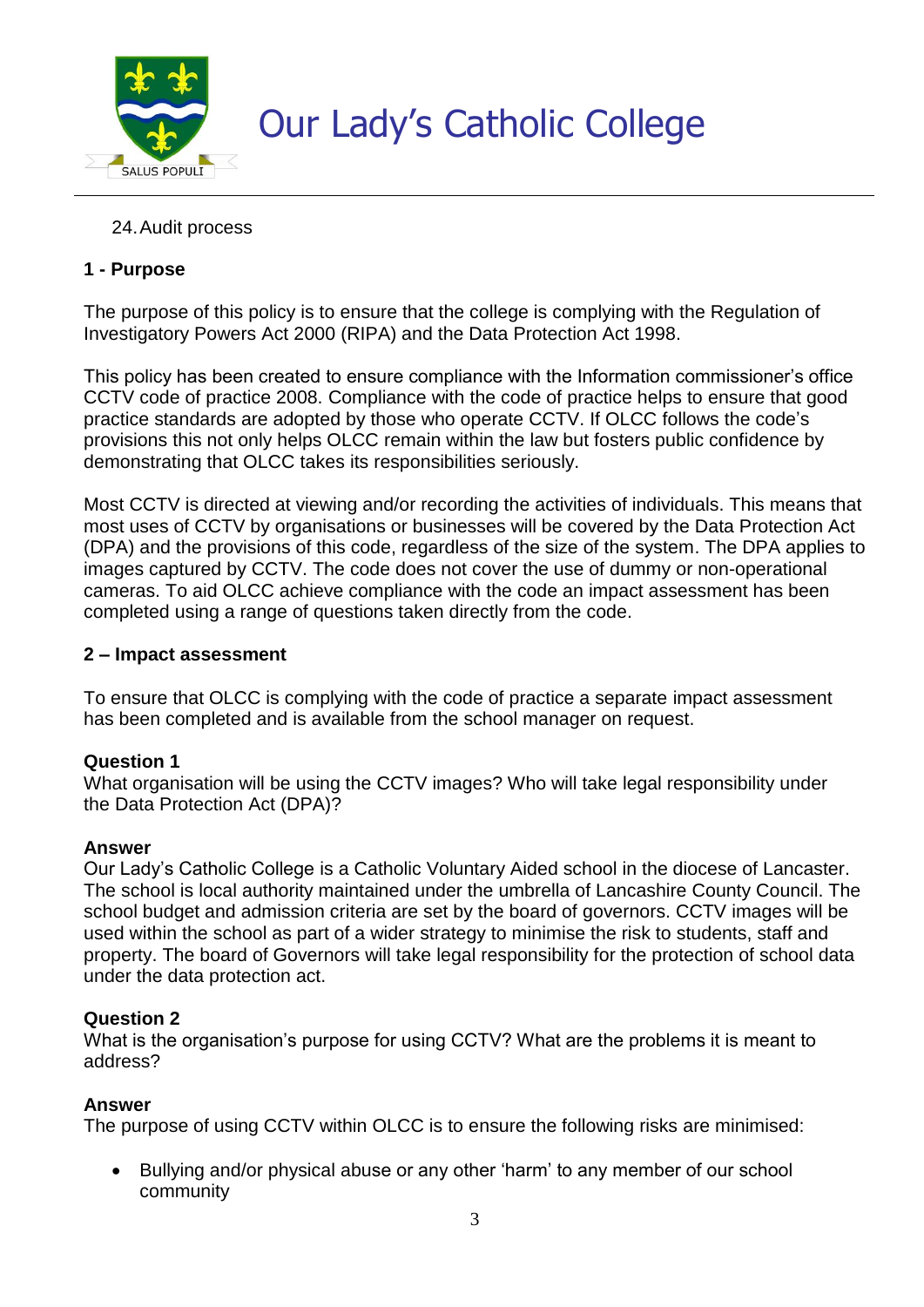

- Damage to or theft of property
- To help support or refute allegations against any member of our school community that are detrimental to the health, safety, wellbeing or educational opportunities (including the 'right to learn') of any other member(s) of our school community
- Intrusions
- Truancy
- Malicious use of fire alarms
- To help enforce student rules generally

A typical example of how CCTV has aided the school to minimise the risks to the health and safety of students, staff, contractors and property is the following incident that took place in March 2012 – A school bin was set alight by a student putting the safety of the school and its occupants at risk. The fire was extinguished and an investigation took place. CCTV provided valuable evidence in identifying the suspect who started the fire.

Another example is truancy. Students who avoid lessons leave the site using weak points in the perimeter fencing. CCTV is used to identify the students and this subsequently assists in deciding what action to take to reduce truancy.

CCTV is a visible deterrent. Students are fully aware of the cameras and they are a valuable asset in the strategy to create a community driven school where respect for each other and for the environment is paramount.

CCTV has also been used in the past to refute false claims by employees of injuries at work and evidence in cases of serious breaches of the Staff Code of Conduct.

CCTV has not and would not be used as a proactive 'monitor' of any individual member of the community's actions unless there were already serious concerns raised with regard to that individual's actions and CCTV could help allay or confirm those concerns.

## **Question 3**

What are the benefits to be gained from its use?

#### **Answer**

CCTV supports the Headteacher's vision of a well controlled learning environment. Through correct use of CCTV, instances of poor behaviour are captured and challenged again and again by staff. The aim is to improve student behaviour and create a safe, secure well organised school.

## **Question 4**

Can CCTV technology realistically deliver these benefits? Can less privacy-intrusive solutions, such as improved lighting, achieve the same objectives?

#### **Answer**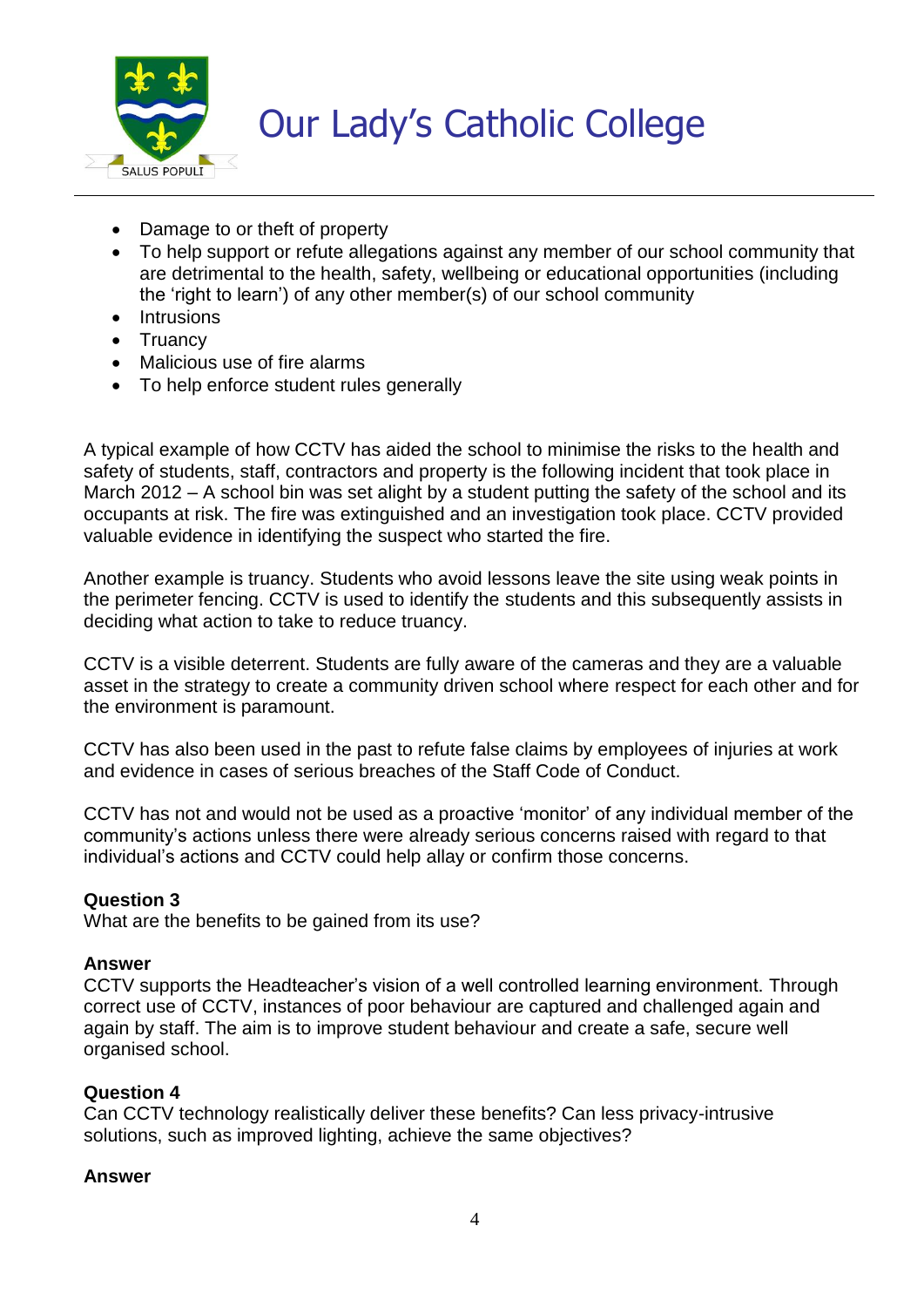

CCTV is the only realistic method of capturing images that can be used as evidence. The school is significant in size with student access spread throughout the buildings and grounds. Staff do monitor student behaviour as much as possible but the scale of the site makes it unrealistic for effective people-based monitoring and supervision.

#### **Question 5**

Do you need images of identifiable individuals, or could the scheme use other images not capable of identifying the individual?

#### **Answer**

The school requires technology capable of identifying individuals as part of behavioural improvement plans. Incidents involving poor behaviour relate directly to students. In order to challenge this behaviour identification of students and members of staff is required. No other technology can deliver this requirement.

#### **Question 6**

Will the particular equipment/system of work being considered deliver the desired benefits now and remain suitable in the future?

#### **Answer**

Yes, CCTV has already proved valuable in achieving its aims and has assisted in reducing incidents of poor behaviour. Due to the success of the system it is highly likely that the system will remain suitable for the foreseeable future. A review of specific cameras will take place in order to try and reduce unnecessary monitoring.

## **Question 7**

What future demands may arise for wider use of images and how will you address these?

## **Answer**

There are no expected demands for the wider use of images from the CCTV system. Should demands arise i.e. subject access requests or evidence based usage then local policy will be followed to ensure compliance with the Data Protection Act.

## **Question 8**

What are the views of those who will be under surveillance?

#### **Answer**

Students, staff and parents have welcomed the results from our installation. The benefits of challenging poor behaviour and detecting incidents of truancy are helping the school enhance its reputation as a market leader, this in turn helps to create and maintain a learning environment.

#### **Question 9**

What could you do to minimise intrusion for those that may be monitored, particularly if specific concerns have been expressed?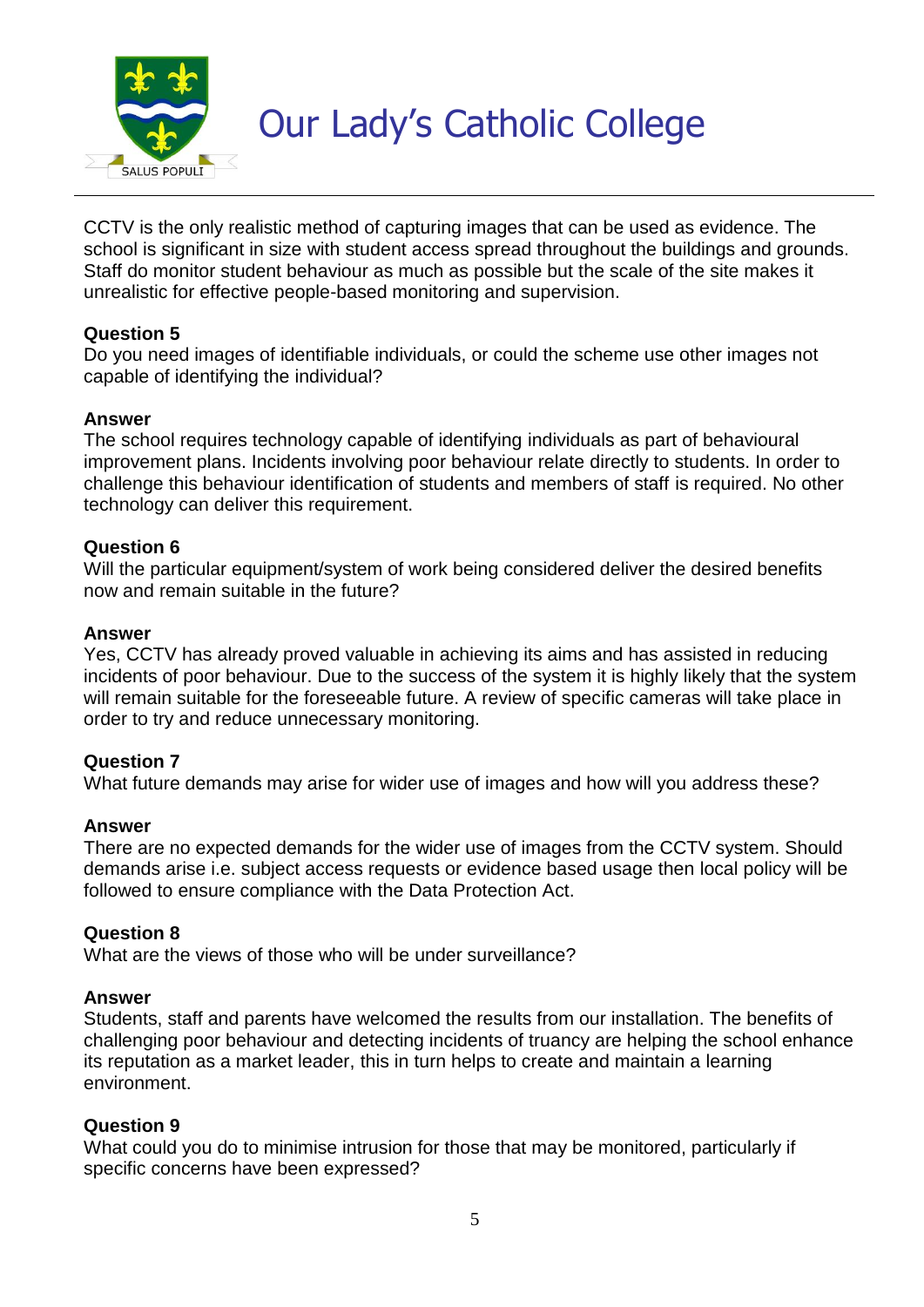

#### **Answer**

No specific concerns have been raised, however as part of the annual review process all areas that are covered by CCTV will be evaluated for effectiveness. Coverage within toilet facilities has been limited to entry and wash hand basin areas. This installation has reduced the amount of reported incidents of smoking and damage to property.

#### **3 - The Human Rights Act**

OLCC operates the CCTV system on behalf of Lancashire County Council. OLCC therefore has a responsibility to consider wider human rights issues and in particular the implications of the European Convention on Human Rights, Article 8 (the right to respect for private and family life). Questions include:

#### **Question 1**

Is the proposed system established on a proper legal basis and operated in accordance with the law?

#### **Answer**

The system has been designed and installed by an approved company and in accordance with regulations. The system is operated with the support of a local policy based on the Information commissioner's office CCTV code of practice 2008.

## **Question 2**

Is it necessary to address a pressing need, such as public safety, crime prevention or national security?

#### **Answer**

Yes, the school has a number of behavioural based issues that require support from technology. The issues relate to public safety and the prevention of crime.

#### **Question 3**

Is it justified in the circumstances?

#### **Answer**

Yes, the school has a number of issues that require intervention with the aid of technology. Due to the limited but wide ranging categories of poor behaviour the system is justified.

#### **Question 4**

Is it proportionate to the problem that it is designed to deal with?

#### **Answer**

Yes, CCTV is an aid only and will provide valuable evidence to support the schools aims. Most cameras are static and deemed a proportionate response to the wide ranging issues the school suffers from.

## **4 – Overview of CCTV within OLCC**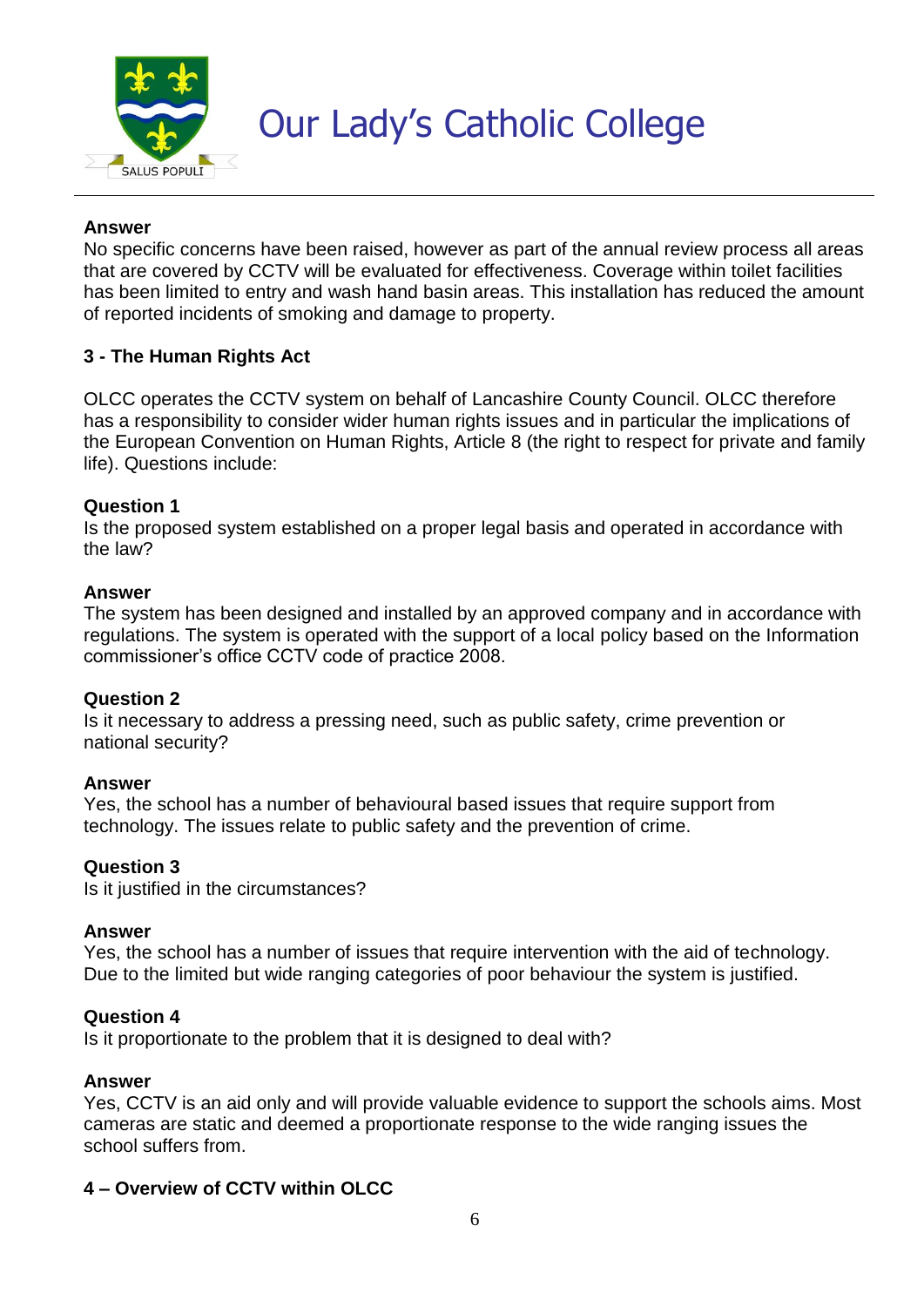

The site has been surveyed by the site manager and installation contractor to ensure that an appropriate number and type of cameras are installed in suitable locations. The system records images 24hrs per day. This is due to the wide ranging security issues the school suffers from. The site covers an extensive area and is surrounded by populated areas. There is a high likelihood of damage to property and theft.

The decision to site cameras with toilet wash hand basin areas has been based on consistent poor behaviour within toilet areas. Poor behaviour ranges from extensive damage to property, smoking and bullying. Cameras are positioned in wash hand basin areas only to protect privacy. CCTV signage is positioned on the door to enter the toilet area.

No cameras within OLCC are equipped with an audio recording facility.

The college has a total of 45 CCTV cameras positioned as follows:

25 located within the site buildings

20 located within the grounds of the building

The School Manager has overall delegated accountability and control of the following aspects of CCTV within the site:

- The positioning of the cameras during any new installations or as part of any refurbishment.
- Maintaining a list of authorised users of the CCTV system
- Allocation of passwords for authorised users of the CCTV system
- Allocation of security keys to access the CCTV room
- Data protection

The site manager maintains a site plan of the specific location of each camera.

## **5 - Register of CCTV cameras including location and type**

The college has a total of 45 cameras based in interior and exterior locations. The specific locations of the cameras are as follows:

BSU - Static Sixth form first floor - Static Sixth form first floor study room - Static Sixth form phase 1 entrance - Static Sixth form ground floor common room - Static Sixth form ground floor common room - Static Main building balcony - Static 3 Storey corridor to gym - Static Gym entrances - Static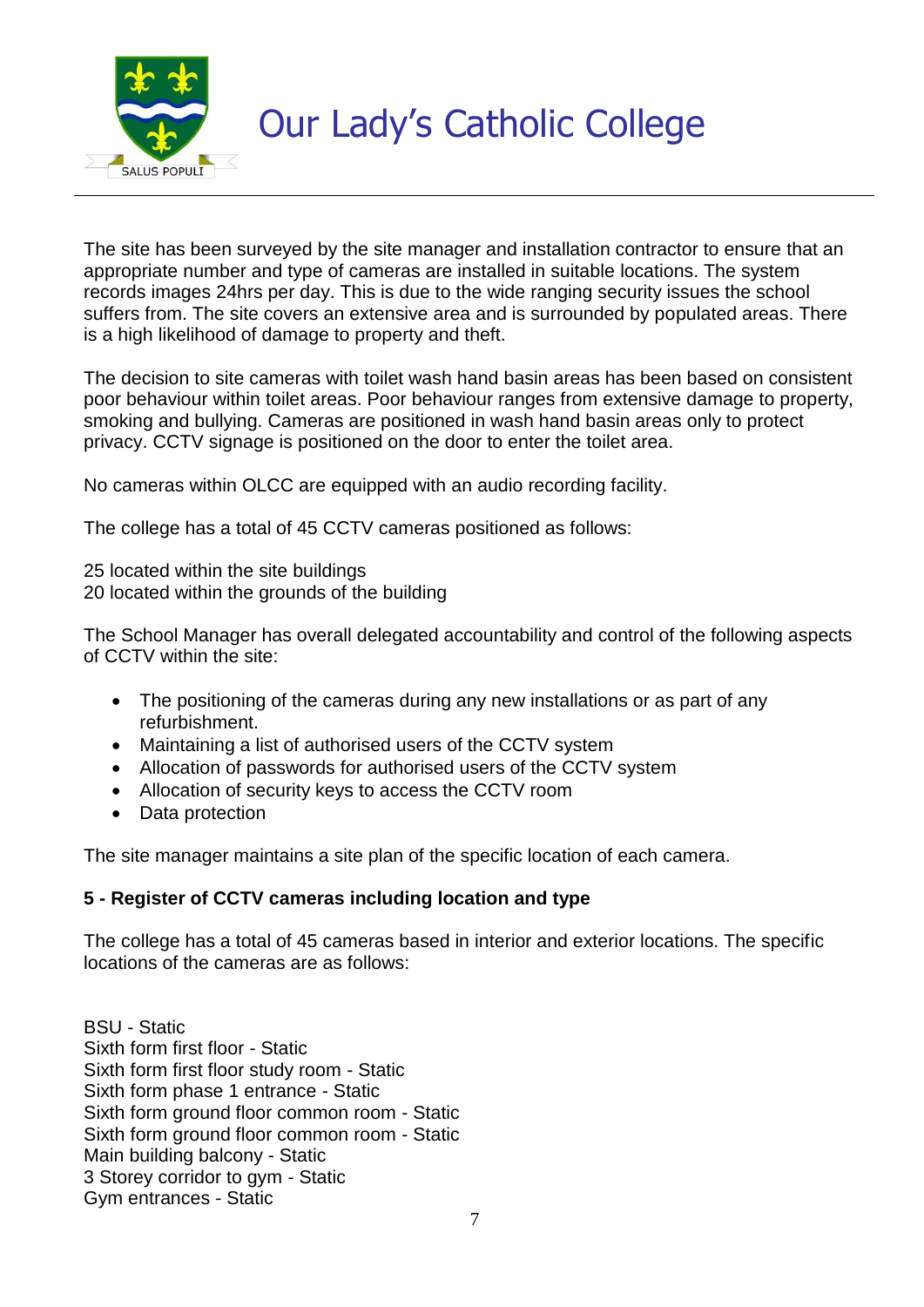

2 Storey boys toilets - Static 3 Storey Girls toilets - Static 3 Storey Boys toilets – Static 3 Storey ground floor entrance yard next to staff room - Static 3 Storey first floor oratory - Static 3 Storey second floor exam office - Static 3 Storey ground floor corridor – Static 3 Storey corridor ground floor - Static 3 Storey ground floor outside English office - Static 2 Storey ground floor corridor – Static 2 Storey ground floor corridor - Static 2 Storey ground floor corridor - Static Sixth form main entrance - Static Main building front entrance - Static Main building outside site supervisors office – Static Main building – Assembly hall - Tilt/Pan/Zoom

#### **External cameras**

2 Storey - Path from MML to side entrance of 2 storey – Static 3 Storey - Corner coverage - Static Drama studio – Side of studio - Static Courtyard - Static 2 Storey – Overlooking boiler house - Static Sixth form – Rear of building - Static MML – Overlooking fenced garden - Static 2 Storey – Overlooking MML fenced garden area - Static MML – Front of library - Static Sixth form – Overlooking rear of building - Static 3 Storey - Overlooking sports field - Tilt/Pan/Zoom Technology – Overlooking technology and drama area - Tilt/Pan/Zoom Sixth form – Overlooking courtyard - Tilt/Pan/Zoom Sixth form – Overlooking external areas of building - Tilt/Pan/Zoom Gym corridor – Overlooking courtyard - Tilt/Pan/Zoom Kitchen – Overlooking car park - Tilt/Pan/Zoom MML – Overlooking library car park - Static 2 Storey – Overlooking bike store - Static 2 Storey – Overlooking main entrance - Static MML – Overlooking rear of MML - Static

## **Summary of CCTV**

## **Location of cameras**

Internal Cameras = 25 External cameras = 20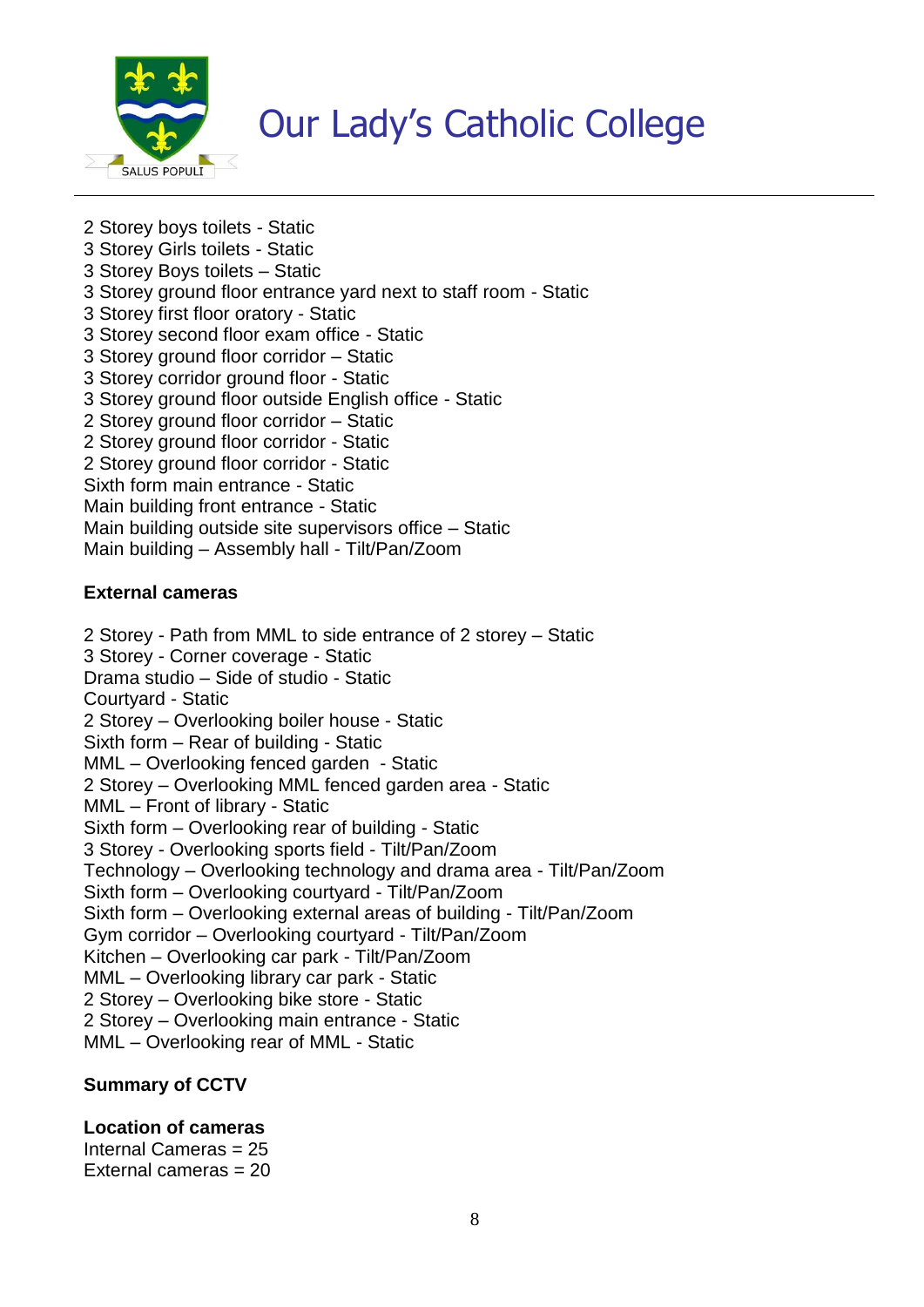

**Type of cameras** Static  $=$  38  $Pan/Tilt/Z$ oom = 7

# **6 - Administration**

- Mrs Helen Seddon Head Teacher and School 'Data Controller'
- Miss Katy Walker Business Manager and 'CCTV System Manager'
- Mr Neil Storey Site Manager, Mr Wal Jackowski & Mr Ben Storey Site Supervisors Operators and will playback images as part of any investigations. May also provide recorded data to the Head teacher or Business Manager as instructed.

Establishing a clear basis for the handling of any personal information is essential and the handling of images relating to individuals is no different. It is important to establish who has responsibility for the control of the images, for example, deciding what is to be recorded, how the images should be used and to whom they may be disclosed. The body which makes these decisions is called the data controller and is legally responsible for compliance with the Data Protection Act (DPA). The schools governing body is the Data Controller for OLCC for the purpose of compliance with the Data Protection Act.

There are a number of responsibilities and obligations that the data controller has to comply with. The content of this local policy has been approved by the governing body and will ensure all aspects of the use of CCTV at OLCC is compliant with the code of practice and Data Protection Act.

## **7 - Signage**

The college has signage in camera installed areas stating that CCTV monitoring is in operation. New installation or refurbishment must include new signage to ensure that the students, staff and members of the public are aware of the presence of CCTV.

## **8 - Security of and access to the CCTV room**

The CCTV room is secured with a 5 lever lock. Keys to access the room are restricted to the site manager and site supervisors. No other person is authorised to enter the room without the permission of one of the key holders. The CCTV room contains a list of authorised users for reference.

## **9 - Control of static CCTV cameras**

The site does not use CCTV operators to monitor the site. CCTV is captured to hard drives and data can be viewed and used for evidential purposes if required. CCTV is an aid to minimise the risk to the safety and security of students, staff, contractors and members of the public. The college has a significant number of fixed static cameras. The cameras have been positioned to ensure that the coverage of the site is as wide as possible and able to capture a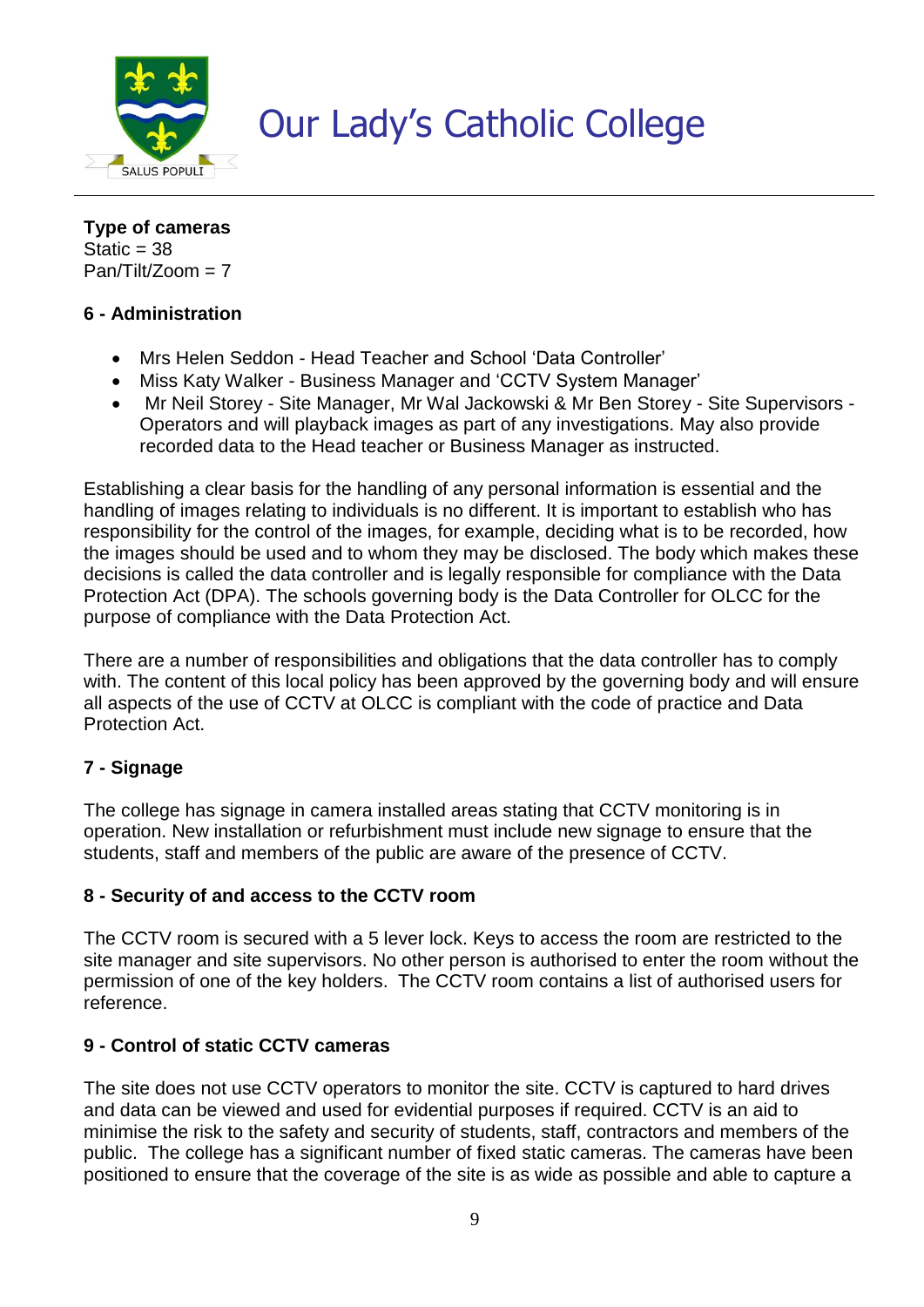

view of a populated area and not focused on any individual. Static cameras can only be moved by the approved contractor and with the permission of the school manager.

# **10 - Control of Tilt, Pan and Zoom CCTV cameras**

The college has a minimum amount of these cameras. They are located in areas where coverage is of a wide expansive area such as the sports field. Authorised operators will operate the Tilt, Pan and Zoom to capture a general view of the site at unpredictable times to maintain safety and security of the site. Operators will not target any specific individual or group of people unless in response to an unplanned and spontaneous event i.e. a breach of site rules, disorder or for the prevention or detection of a crime. In the event of a spontaneous event the operator will create a written record within the incident log in the CCTV office and report this to the site manager. At no time must the operator target an individual or group of people other than for a spontaneous event.

## **11 - Accessing the CCTV control panel** (Playback and Hard drive access)

Access to the CCTV control panel is restricted to the Headteacher. school manager, site manager and site supervisors. Access is password protected to each individual user.

# **12 - Control of playback of stored data**

Teaching staff have been provided with delegated authority to view recorded CCTV data when the need arises i.e. in connection with an incident that may reveal a breach of college rules or a child protection issue etc. Only footage related to the incident must be viewed. The authorised people who can access the control panel will facilitate the viewing.

## **13 - Disclosure**

Disclosure of images from the CCTV system must be controlled and consistent with the purpose for which the system was established. For example, if the system is established to help prevent and detect crime it will be appropriate to disclose images to law enforcement agencies where a crime needs to be investigated, but it would not be appropriate to disclose images of identifiable individuals to the media for entertainment purposes or place them on the internet.

Images can be released to the media for identification purposes; this should not generally be done by anyone other than a law enforcement agency.

**NOTE:** Even if a system was not established to prevent and detect crime, it would still be acceptable to disclose images to law enforcement agencies if failure to do so would be likely to prejudice the prevention and detection of crime.

Any other requests for images should be approached with care, as a wide disclosure of these may be unfair to the individuals concerned. In some limited circumstances it may be appropriate to release images to a third party, where their needs outweigh those of the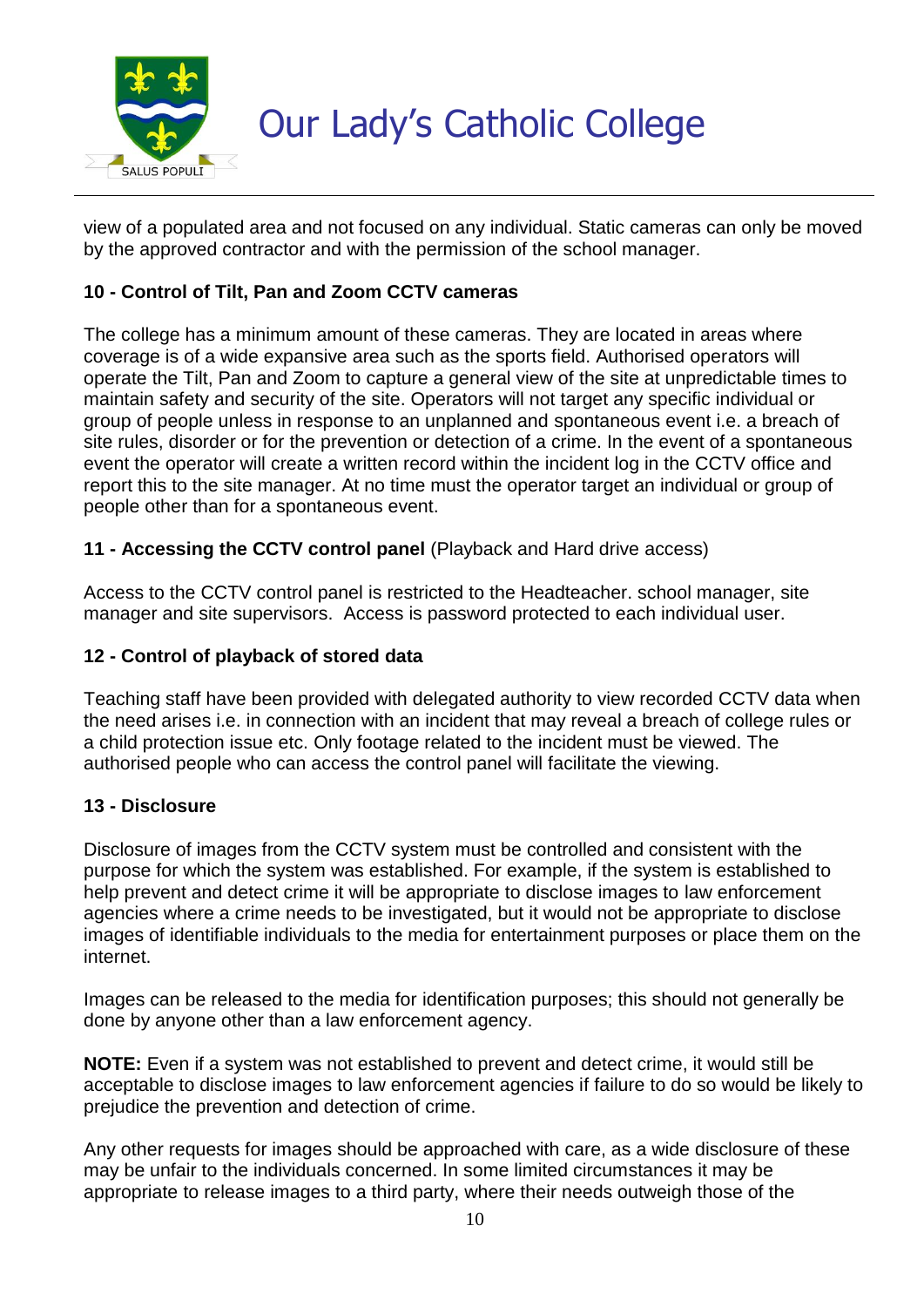

individuals whose images are recorded. In all cases the school manager must be consulted prior to the release of any images.

**Example:** A member of the public requests CCTV footage of a car park, which shows their car being damaged. They say they need it so that they or their insurance company can take legal action. You should consider whether their request is genuine and whether there is any risk to the safety of other people involved.

Judgements about disclosure will only be made by the school manager.

The school manager has the discretion to refuse any request for information unless there is an overriding legal obligation such as a court order or information access rights. If the school manager authorises disclosure of an image to another body, such as the police, then they become the data controller for their copy of that image. It is their responsibility to comply with the Data Protection Act (DPA) in relation to any further disclosures.

The method of disclosing images should be secure to ensure they are only seen by the intended recipient.

## **14 - Subject access requests**

Individuals whose images are recorded have a right to view the images of themselves and, unless they agree otherwise, to be provided with a copy of the images. This must be provided within 40 calendar days of receiving a request. The school manager may charge a fee of up to £10 (this is the current statutory maximum set by Parliament).

Those who request access must provide the school manager with details which allow you to identify them as the subject of the images and also to locate the images on the CCTV system.

The school manager will consider the following on a case by case basis:

- Whether an individual will need to supply a photograph of themselves or a description of what they were wearing at the time they believe they were caught on the system, to aid identification?
- Whether details of the date, time and location are required?
- How will you provide an individual with copies of the images?
- If images of third parties are also shown with the images of the person who has made the access request, you must consider whether you need to obscure the images of third parties.
- If providing these images would involve an unfair intrusion into the privacy of the third party, or cause unwarranted harm or distress, then they should be obscured.

In many cases, images can be disclosed as there will not be such intrusion.

**Example:** A public space CCTV camera records people walking down the street and going about their ordinary business. Where nothing untoward has occurred, this can be released without editing out third party images.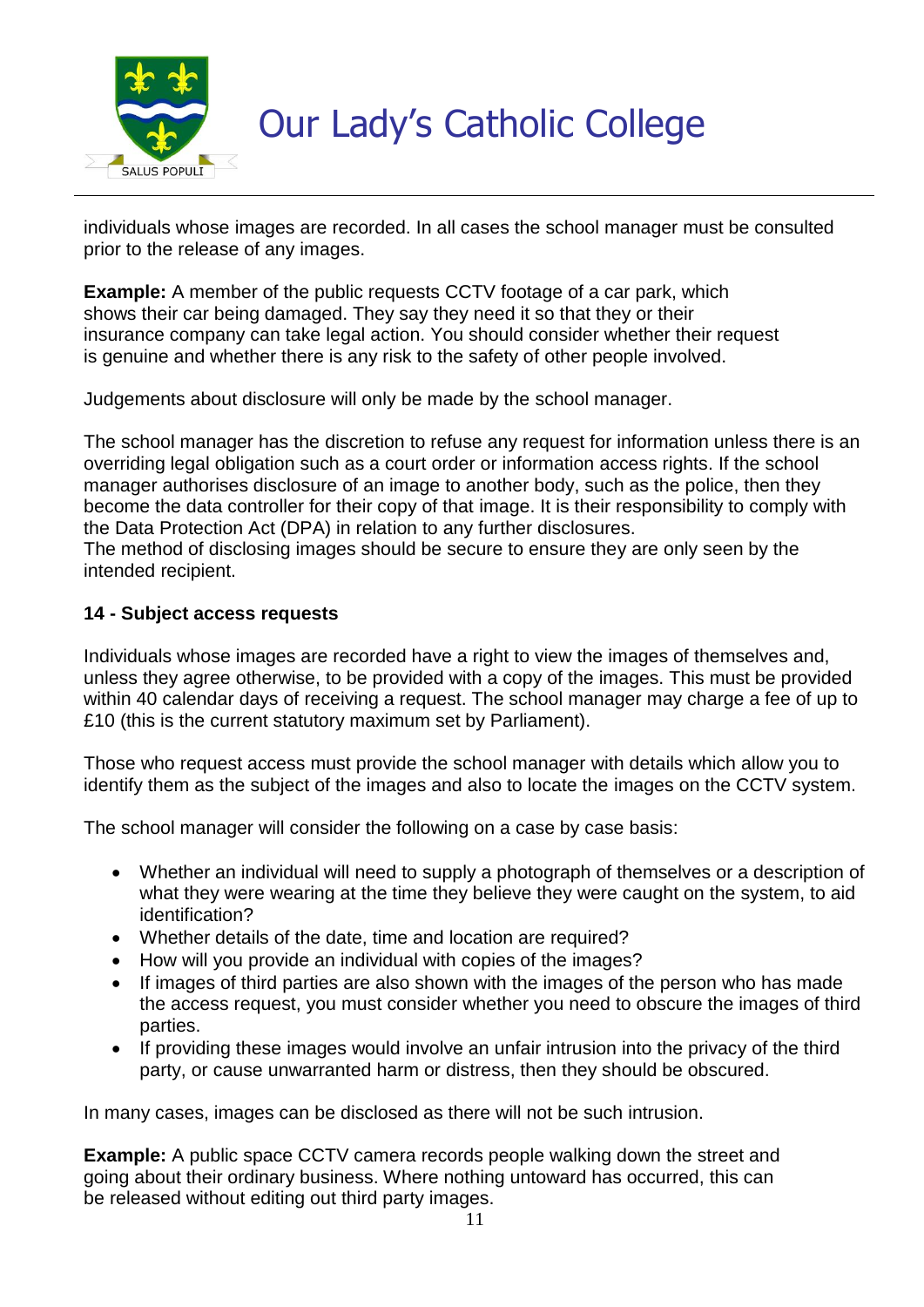

**Example:** Images show the individual who has made the request with a group of friends, waving at a camera in the town centre. There is little expectation of privacy and the person making the request already knows their friends were there. It is likely to be fair to release the image to the requester without editing out the faces of their friends.

**Example:** Images show a waiting room in a doctor's surgery. Individuals have a high expectation of privacy and confidentiality. Images of third parties should be redacted (blurred or removed) before release.

Where the school manager decides that third parties should not be identifiable, then arrangements will be made to disguise or blur the images in question. It may be necessary to contract this work out to another organisation. Where this occurs, the school manager will need to have a written contract with the processor which specifies exactly how the information is to be used and provides the school manager with explicit security guarantees.

# **15 - Freedom of information requests**

As a public authority OLCC may receive requests under the Freedom of Information Act 2000 (FOIA) or Freedom of Information (Scotland) Act 2002 (FOISA).

The school manager is responsible for responding to freedom of information requests, and understands the authority's responsibilities. They must respond within 20 working days from receipt of the request. Section 40 of the FOIA and section 38 of the FOISA contain a two-part exemption relating to information about individuals. If the school manager receives a request for CCTV footage, they will consider the following:

- Are the images those of the requester? If so then that information is exempt from the FOIA/FOISA. Instead this request should be treated as a data protection subject access request as explained in the subject access request section.
- Are the images of other people? These can be disclosed only if disclosing the information in question does not breach the data protection principles. In practical terms, if individuals are capable of being identified from the relevant CCTV images, then it is personal information about the individual concerned. It is unlikely that this information can be disclosed in response to an FOI request as the requester could potentially use the images for any purpose and the individual concerned is unlikely to expect this. This may therefore be unfair processing in contravention of the Data Protection Act (DPA).

This is not an exhaustive guide to handling FOI requests.

**Note:** Even where footage is exempt from FOIA/FOISA it may be lawful to provide it on a case-by-case basis without breaching the DPA, where the reason for the request is taken into account. See section titled (using the images) for advice on requests for disclosure.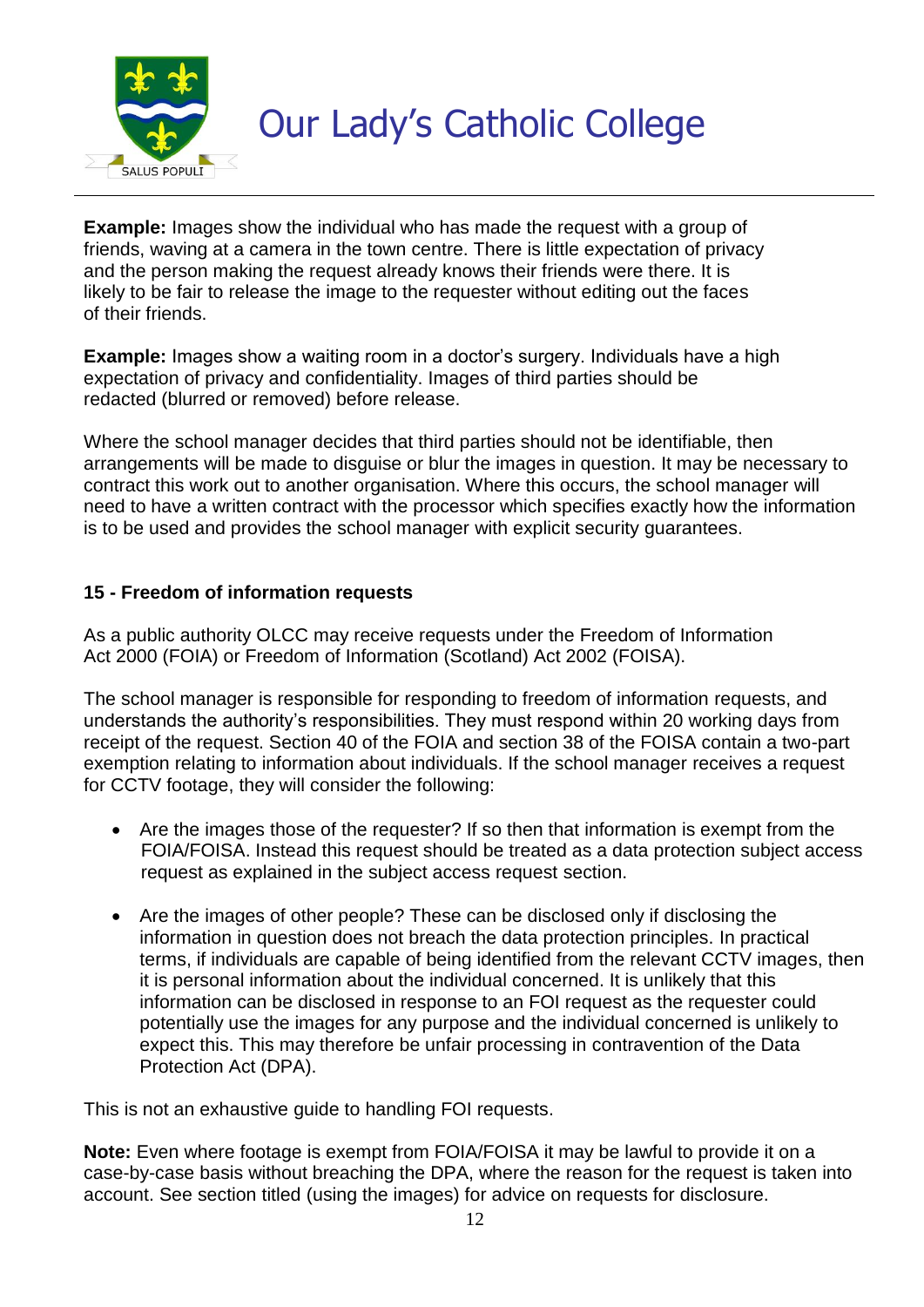

# **16 - Other responsibilities**

Staff operating the CCTV system also need to be aware of two further rights that individuals have under the DPA. They need to recognise a request from an individual to prevent processing likely to cause substantial and unwarranted damage or distress (s10 DPA) and one to prevent automated decision-taking in relation to the individual (s12 DPA). Experience has shown that the operators of CCTV systems are highly unlikely to receive such requests. If you do, guidance on these rights is available from the Information Commissioner's Office. Further information about the FOIA can be found on ICO's website: www.ico.gov.uk including specific guidance about section 40 (FOI Awareness Guidance No1).

# **17 - Authority to transfer data from hard drive to DVD**

CCTV data is stored on static hard drives located within a locked room. The data can only be accessed by an authorised operator. Transfer of data to DVD must be kept to a minimum to reduce the risk of data loss. There are a number of reasons why data should be transferred to DVD i.e. Internal Investigations, Criminal investigations, subject access requests, litigation and for storage of evidence.

Should data be required to be transferred then the authority for transfer must be given from the Head Teacher or School manager prior to asking an authorised operator to complete the transfer. Under no circumstances can data be transferred without the authority of one of these 2 people. The procedure for transferring data from the CCTV hard drives to a DVD is as follows;

- 1. Data from CCTV transferred to a USB pen drive
- 2. Data from USB pen drive transferred to PC with DVD recording facility
- 3. DVD created from PC
- 4. USB pen drive formatted to erase data
- 5. Data on PC deleted
- 6. Created DVD logged in evidence file to account for chain of evidence
- 7. DVD stored in safe or handed to authorised person

## **18 - Register of data transfer**

Details of the data transfer will be recorded as follows:

- Within the DVD data transfer register
- On the cover of the data disc

The register will display the following information:

- The date and time of copying
- The name of the person who has granted permission for the transfer to proceed
- The reason for the transfer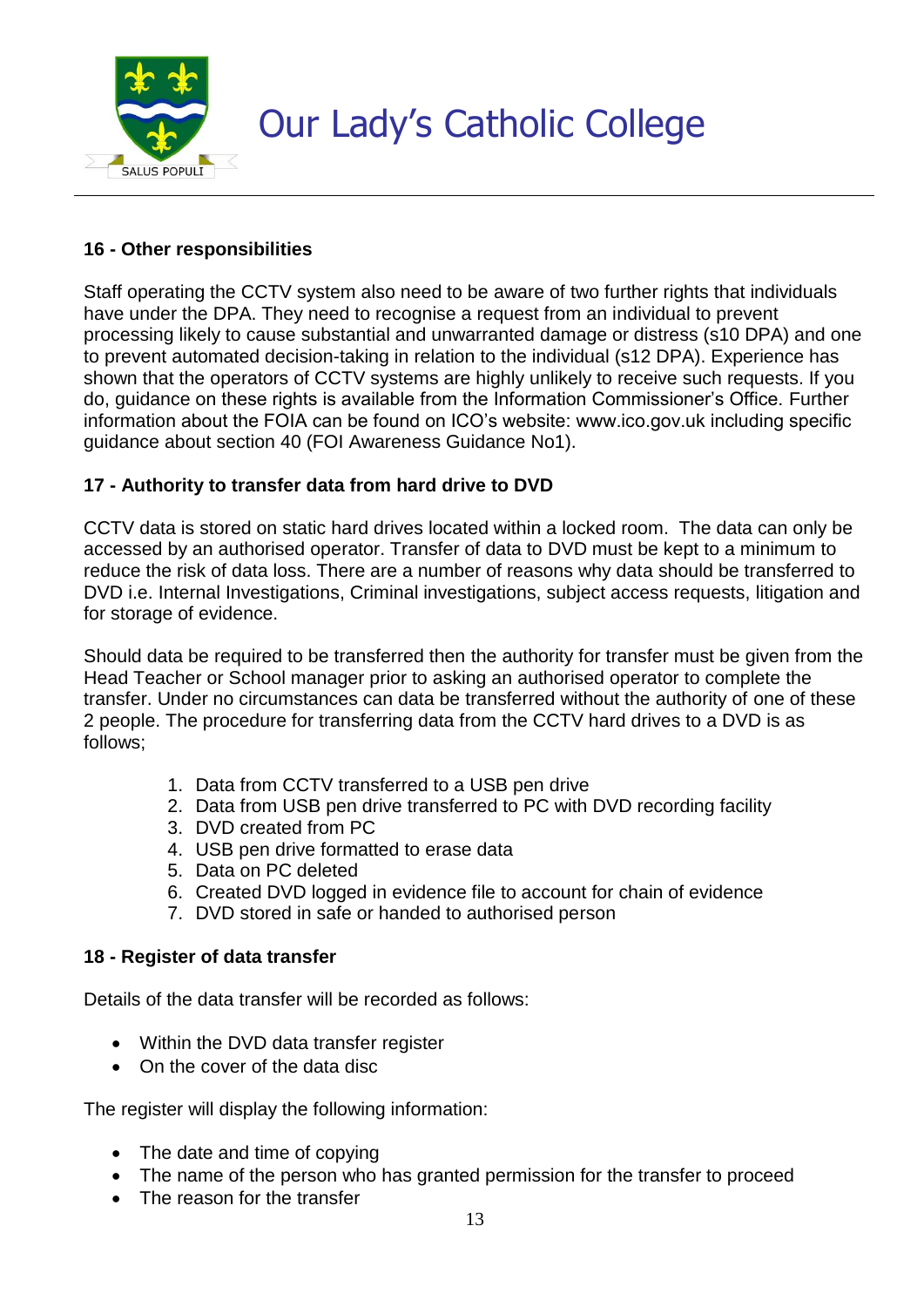

• The name of the person taking receipt of a copy of the data i.e. investigator, or police etc.

The completed disc will be physically handed to the person who is authorised to take receipt of the disc. At no time must a disc be placed in the postal system.

# **19 - Control of copied data**

If there is a specific reason for a copy of the data to be handed over to a third party and they have received the permission from the school manager the authorised operator will create the disc. If permission has been granted the copy should be physically handed over to the third party and a record of the following information recorded within the DVD data transfer register:

- The date and time
- The name of the person who has granted permission for the handover to proceed
- The reason for the handover
- The name of the person taking receipt of the working copy disc i.e. investigator, or police etc.

#### **20 - Control of Data in the possession of a member of staff**

If a member of staff has been given the necessary permission to obtain a copy of data they should retain the data when not in use within an immovable safe that is secured within the site. The person who has taken receipt of the data becomes the data controller and they are responsible for the security of the data whilst it is in their possession.

At no time must the data be taken off the site without the permission of the school manager. The data must not be handed over to anyone else or viewed without the permission of the Headteacher or School manager, if permission is granted then the site manager must be informed and the data register will be updated to reflect the last handover.

If the copy of the data is no longer required then it must be returned to the site manager who will arrange for the safe storage of the data.

## **21 - Control of Data in the possession of a third party**

If a third party has been granted permission for a copy of the data i.e. the Police, the third party becomes the data controller. They are responsible for the security of the data and have no obligation to return the data to the site. It is very important that any request from a third party for a copy of CCTV data is scrutinised and handled in accordance with data protection.

## **22 - Storage of data**

Copies of data via DVD will be stored within an immovable safe to ensure the security of the data is maintained at all times. Only the authorised operators i.e. school manager, site manager, site supervisor can access the stored data.